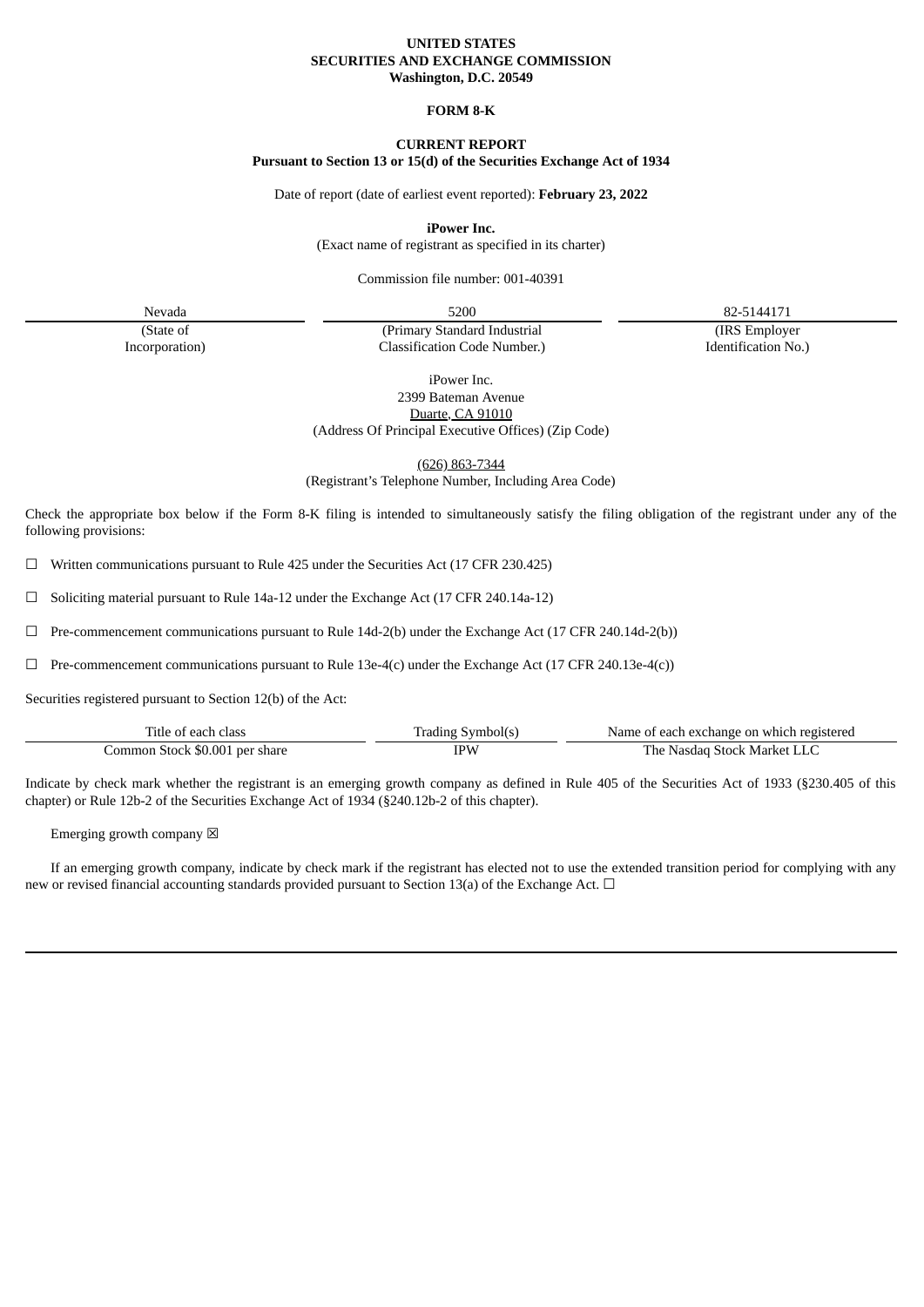#### **Item 5.07 Submission of Matters to a Vote of Security Holders.**

On February 23, 2022, iPower, Inc. (the "Company") held its 2022 annual meeting of stockholders (the "Annual Meeting"), at which the Company's stockholders considered four proposals, each of which is described in more detail in the Company's proxy statement filed with the Securities and Exchange Commission on January 18, 2022 (the "Proxy Statement"). At the Annual Meeting, there were a total of 26,488,682 votes eligible to be cast and there were a total of 21,766,805 votes present in person or by proxy, representing 82.21% of the votes eligible to be cast. The final voting results for each matter are set forth in more detail below.

### **1. Election of Directors.**

All of the following five nominees were elected to the Company's Board of Directors, in accordance with the voting results listed below, to serve for a term of one year, until the next Annual Meeting and until their successor have been duly elected and have qualified.

| Nominee                   | For        | Against                  | Withheld | <b>Broker Non-Votes</b> |
|---------------------------|------------|--------------------------|----------|-------------------------|
| Chenlong Tan              | 20,238,908 |                          | 133,090  |                         |
| Kevin Vassily             | 20,237,293 |                          | 134.705  |                         |
| <b>Bennet Tchaikovsky</b> | 20,238,991 |                          | 133,007  |                         |
| Kevin Liles               | 20,234,217 | $\overline{\phantom{0}}$ | 137.781  |                         |
| Hanxi Li                  | 20,234,708 |                          | 137,290  |                         |

#### **2. Ratification of the Company's Independent Auditors.**

Stockholders ratified the appointment of UHY, LLP as the independent auditors for the fiscal year ended December 31, 2022, in accordance with the voting results below.

| For                                 | `gainst | Abstain | Broker Non-Votes |
|-------------------------------------|---------|---------|------------------|
| 391<br>505<br>$\mathbf{D}$<br>,,,,, | 18,486  | 162,928 |                  |

#### **3. Approval of the Company's Executive Compensation.**

Stockholders approved (on an advisory basis) the Company's executive compensation.

| For<br>$\sim$ $\sim$ $\sim$ $\sim$ | anns!  | υνιαπι                     | Non-Votes<br>Broker<br>. |
|------------------------------------|--------|----------------------------|--------------------------|
| 108<br>120<br>20.<br>__            | 50,306 | $-0n$<br>$\sim$<br>140,00J | $00-1$<br>40 A<br>+.OU.  |

#### 4. Approval of the Company's Stockholders Ability to Determine the Frequency of an Advisory Vote on the Company's Executive **Compensation.**

Stockholders approved (on an advisory basis) the ability of the Company's stockholders to indicate how frequently they believe the Company should seek an advisory vote on the Company's executive compensation.

| Year<br>$\sim$ $\sim$ $\sim$ | Years<br>. | Years<br>. | Abstain<br>.               |
|------------------------------|------------|------------|----------------------------|
| 20.189.086                   | 12,367     | 8,867      | CDO<br>$\mathbf{h}$<br>b/8 |

In accordance with Item 5.07(d) of Form 8-K, and following the recommendations of the Company's stockholders, the Company has determined that it will hold future non-binding advisory votes concerning compensation for the Company's Named Executive Officers on a yearly basis going forward or until such time as it is required to bring the matter to a vote of the Company's stockholders.

2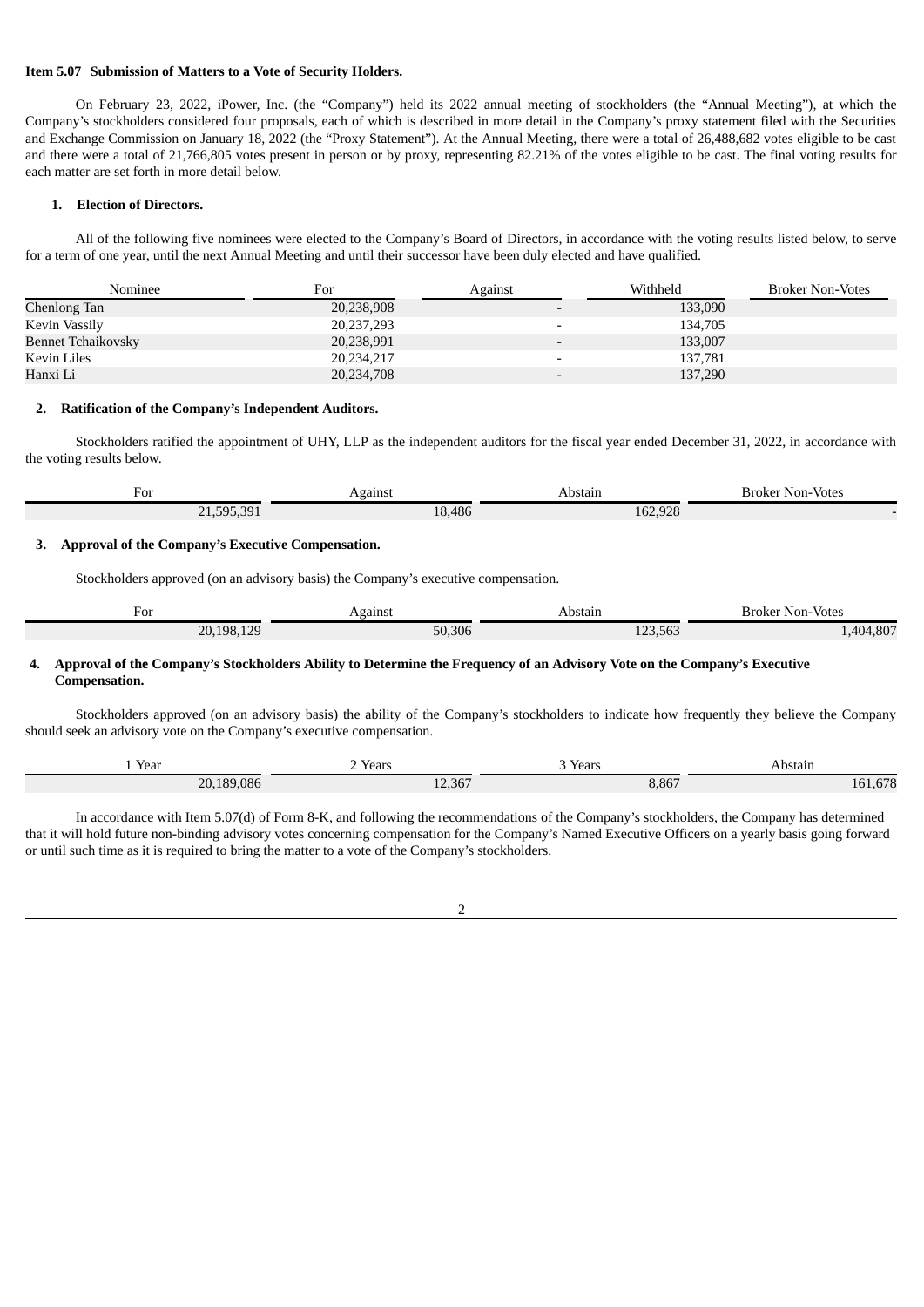## **Item 8.01 Other Events.**

#### *Press Release*

On February 24, 2022, the Company issued a press release announcing the results of the Company's 2022 annual meeting of stockholders. A copy of the press release is furnished herewith as Exhibit 99.1 and incorporated by reference herein.

### **Item 9.01 Exhibits.**

- (d) Exhibits
- 99.1 Press Release dated [February](#page-4-0) 24, 2022<br>104 Cover Page Interactive Data File (form Cover Page Interactive Data File (formatted in inline XBRL)

#### 3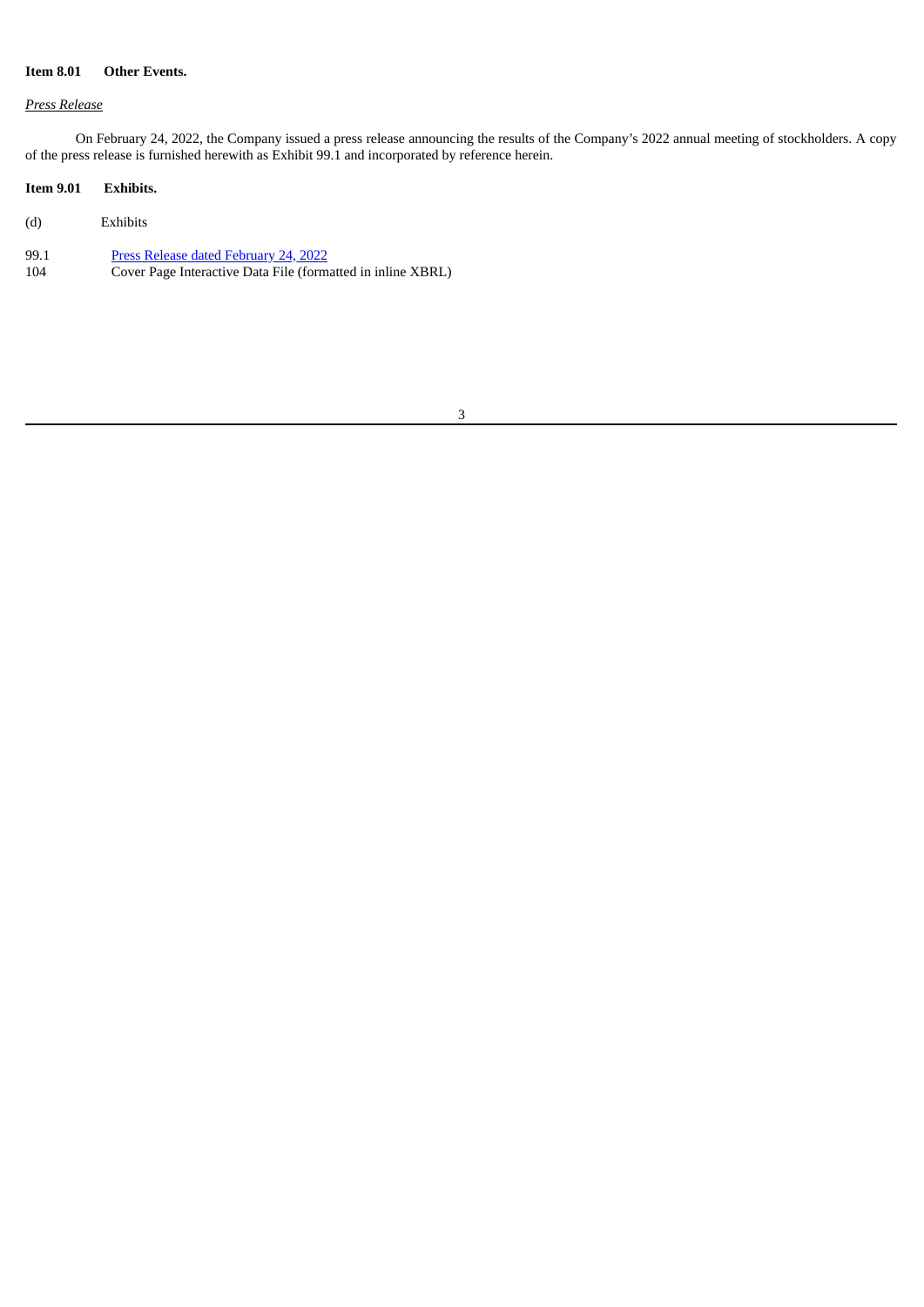## **SIGNATURES**

Pursuant to the requirements of the Securities Exchange Act of 1934, the registrant has duly caused this report to be signed on its behalf by the undersigned hereunto duly authorized.

Dated: February 24, 2022

IPOWER, INC.

By: /s/ Chenlong Tan

Name: **Chenlong Tan**

**Chief Executive Officer**